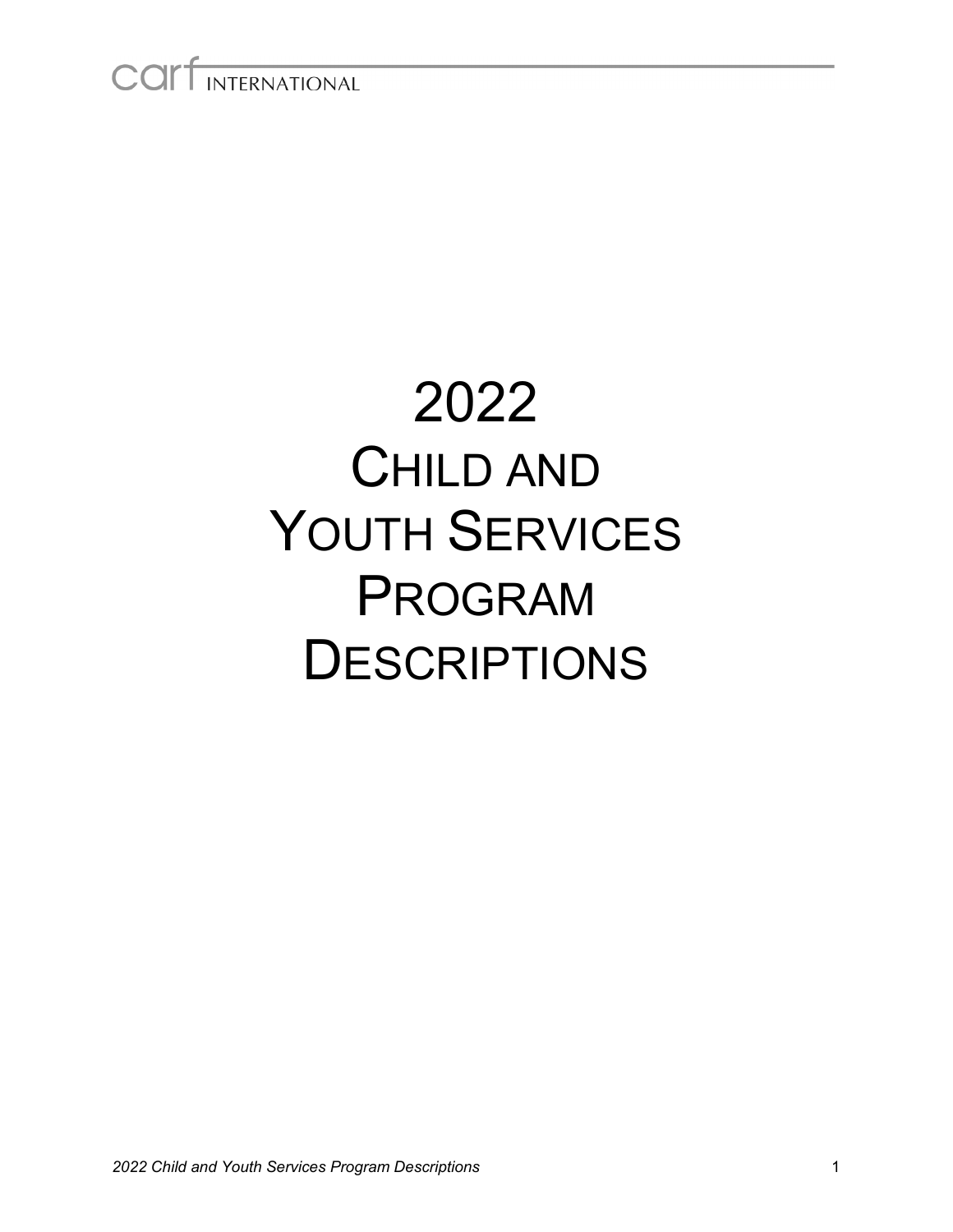# **Contents**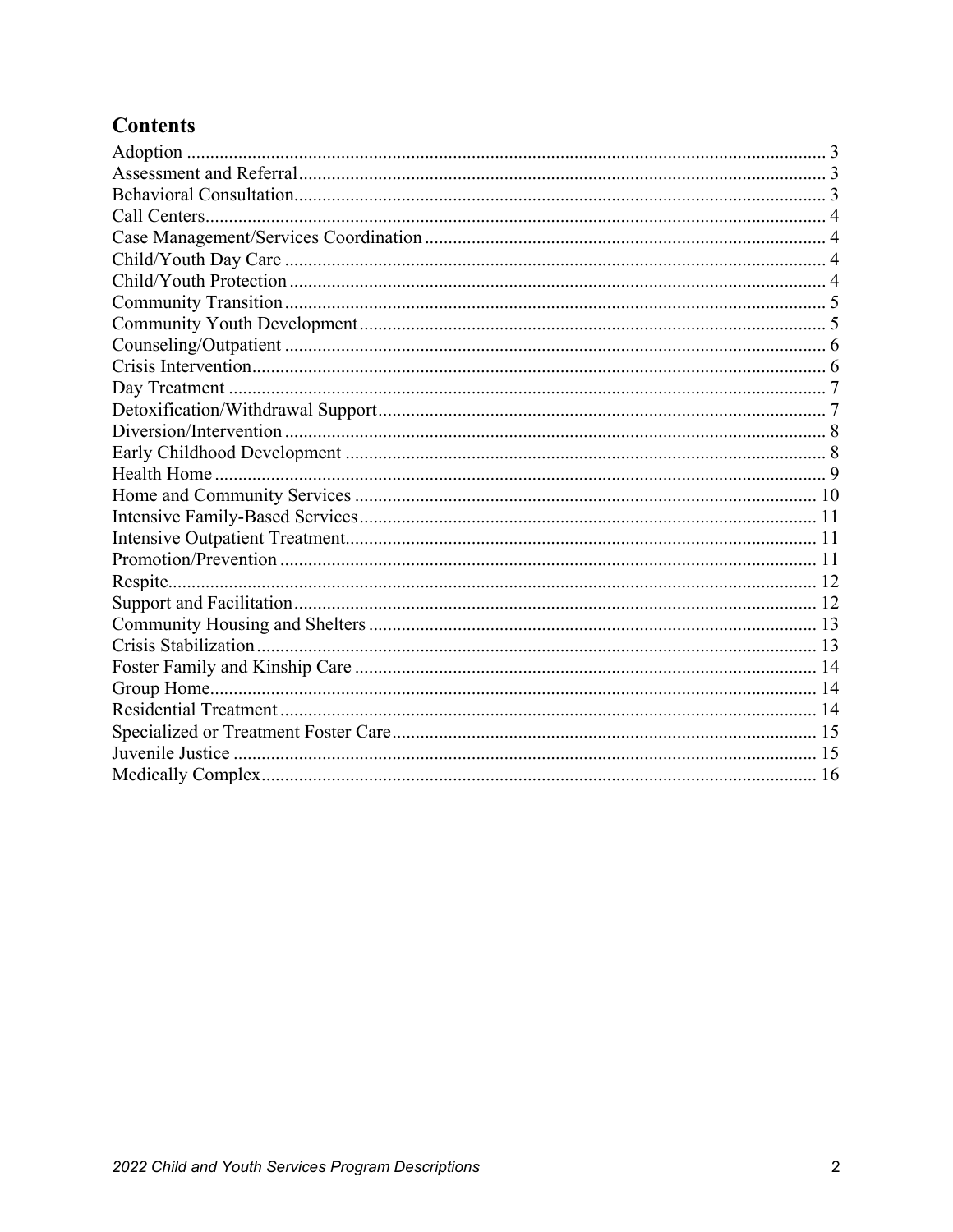# <span id="page-2-0"></span>**Adoption**

Adoption programs are inclusive of open, closed, customary, and international adoptions as well as other permanent custody or care arrangements and provide children/youth with legal and social stability. Customary adoption is a traditional indigenous practice recognized by some native communities that gives a child/youth a permanent parent-child relationship with someone other than the child's/youth's birth parent(s). Adoption programs ideally provide continuity of life-long relationships and maintain cultural identity.

The adoption program promotes the active participation of all affected by the permanent placement, including the foster family, birth family, extended family, adoptive family, child/youth, advocate, caregivers, members of indigenous or other communities of origin, or other individuals who are significant to the child/youth. Services are based on the best interests of the child/youth.

Programs can be delivered by public or indigenous child/youth welfare authorities, private licensed agencies, or licensed individuals.

Signatories to the UN Convention on the Rights of the Child must meet the identified requirements. These organizations must ensure that the child's/youth's fundamental right to identity, family, and culture is addressed. When applicable, programs must also conform to the requirements of the Indian Child Welfare Act, Adoption and Safe Families Act, Multi-Ethnic Placement Act, Interethnic Adoption Provisions Act, Fostering Connections, Hague Convention, and the Act to Promote Safe and Stable Families, as well as all other applicable regulatory requirements.

# <span id="page-2-1"></span>**Assessment and Referral**

Assessment and referral programs provide a variety of activities, including prescreening, screening, assessment, determination of need, and referral to appropriate level of care and services. The provision of information on available resources is not considered a full assessment and referral program. An adequate assessment must be conducted to provide more informed referrals.

Such programs may be separate, freestanding programs; an independent program within a larger organization; or a specifically identified activity within a system of care. Organizations performing assessment and referral as a routine function of entrance into other core programs, such as their case management, counseling, or residential programs, are not required to apply these standards unless they are specifically seeking accreditation for assessment and referral.

# <span id="page-2-2"></span>**Behavioral Consultation**

In behavioral consultation programs emphasis is placed on the reduction or elimination of problematic behaviors. The focus of the program is to replace inappropriate behaviors with positive behaviors or increase the ability of the person served to express more effective and appropriate behaviors. Behavioral strategies are used to teach the person other means to deal with targeted behaviors and the environment to ensure that inappropriate behaviors are discouraged and positive behaviors are learned and maintained. This may include services to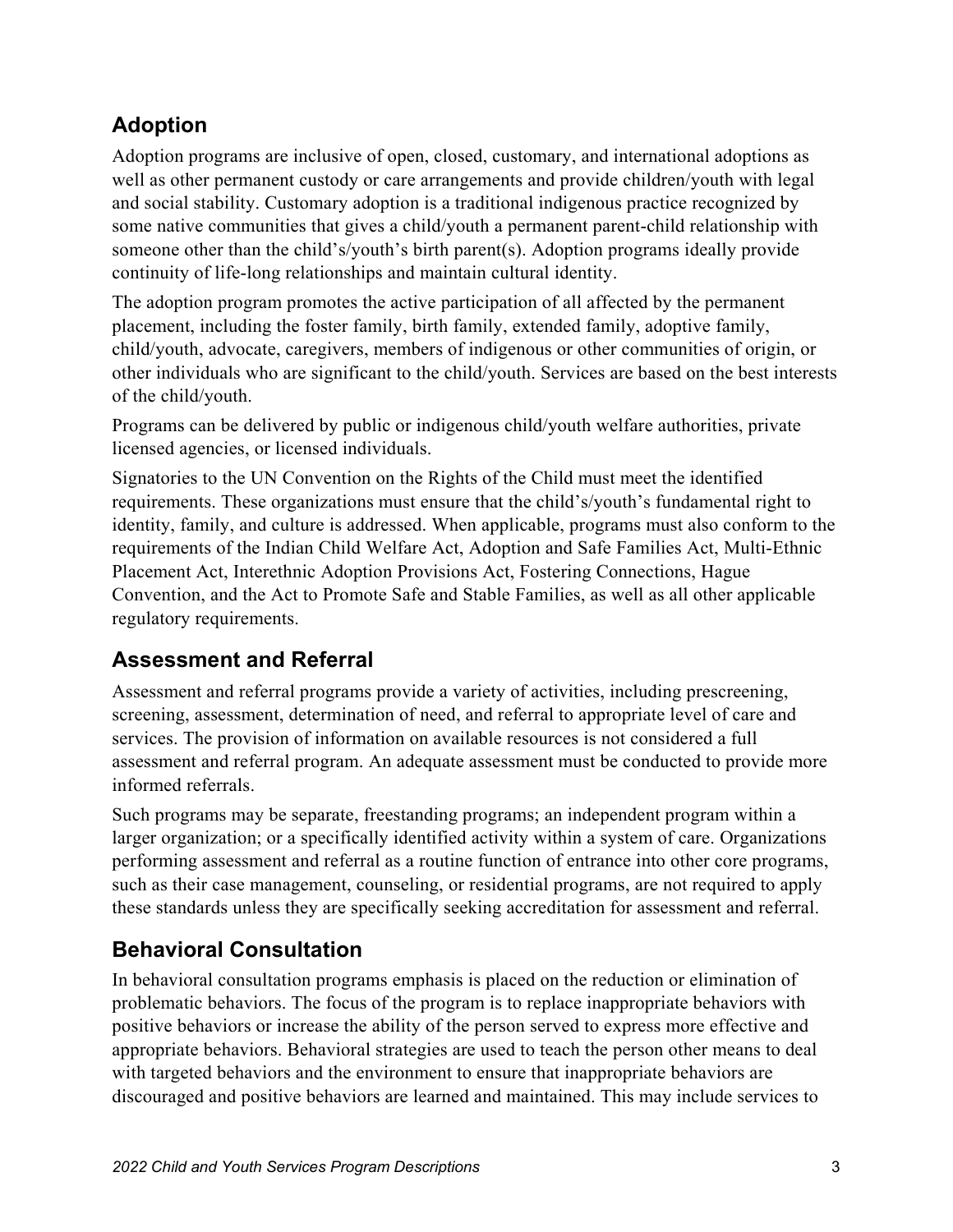young children with autism spectrum disorders (ASD) or behaviors symptomatic of ASD, persons with eating disorders, or those who exhibit self-injurious behaviors.

# <span id="page-3-0"></span>**Call Centers**

Crisis and information call centers respond to a variety of immediate requests identified by the persons served and may include crisis response, information and referral, or response to other identified human service needs.

# <span id="page-3-1"></span>**Case Management/Services Coordination**

Case management/services coordination provides goal-oriented and individualized supports through assessment, planning, linkage, advocacy, coordination, and monitoring activities. Successful case management/services coordination assists persons served to achieve their goals through communicating and collaborating with other service providers in an effective and efficient manner. Assisting individuals to move toward greater independence and community integration is a key focus. Programs may provide occasional supportive counseling and crisis intervention services, when allowed by regulatory or funding authorities.

Case management/services coordination may be provided by an organization as part of its individual service planning and delivery, by a department or division within the organization that works with individuals who are internal and/or external to the organization, or by an organization with the sole purpose of providing case management/services coordination. Such programs are typically provided by qualified case managers/coordinators or by case management teams.

Organizations performing case management/services coordination as a routine function of other services or programs are not required to apply these standards.

# <span id="page-3-2"></span>**Child/Youth Day Care**

A child/youth day care program provides care, development, and supervision for an identified portion of the day. Services are provided to children/youth temporarily entrusted to the program during the parent's/guardian's/caregiver's involvement at work, school, or other short-term activity. Day care programs may be located in a freestanding facility or in a designated area within a school, home, or other community setting.

# <span id="page-3-3"></span>**Child/Youth Protection**

The primary purpose of child/youth protection programs is to protect the safety and well-being of children/youth. The guiding principles of child/youth protection services include choosing the least intrusive measures while maintaining the child's/youth's safety and well-being; preserving the child's/youth's ties to family, extended family, and other persons of importance to the child/youth; involving the family and community in all aspects of services provided, as circumstances allow; and using concurrent planning with all stakeholders.

Services provided by this program reflect the principle that the family, and the family's community, has the primary responsibility for the care, upbringing, and protection of the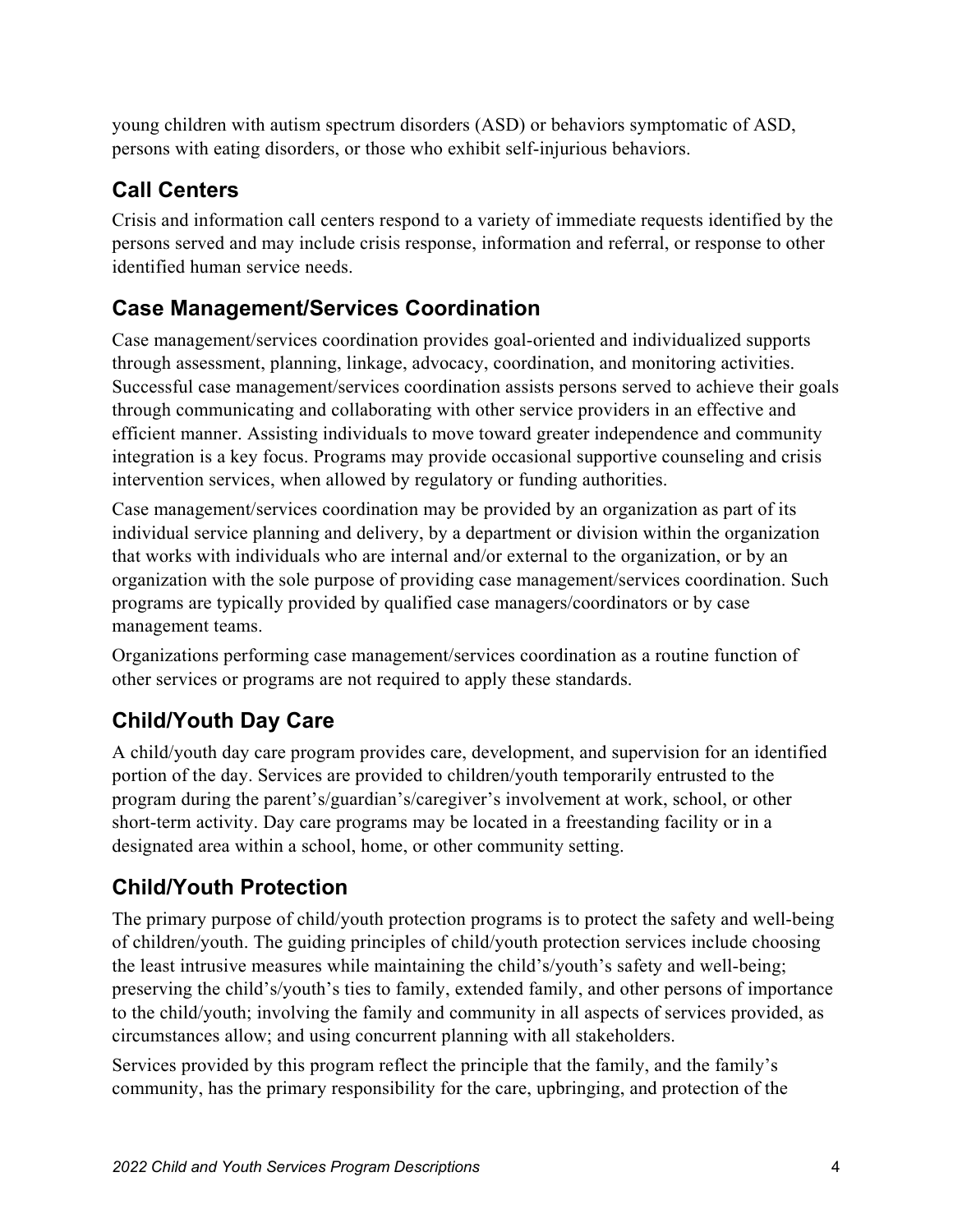children/youth. If, with available supports, a family can provide a safe and nurturing environment for a child/youth, these services are provided. If removal of the child/youth is necessary to maintain the child's/youth's safety and well-being, the program focuses on both the child/youth and the family and demonstrates the importance of establishing permanence for the child/youth as soon as possible.

# <span id="page-4-0"></span>**Community Transition**

Community transition programs provide services that focus on the identified preferences, goals, and needs of youth transitioning from service systems designed for children and adolescents to adulthood. The program utilizes a collaborative approach to individualized planning and decision making that includes the persons served and, in accordance with the preferences of the persons served, members of their families/support systems.

Recognizing that many of the persons served have experienced traumatic events that have impacted their relationships, the program emphasizes the importance of developing and maintaining healthy relationships of all types for successful transition to adulthood. The development of services and supports for each person is guided by an inventory of skills and interests and identification of the goals and priorities of life skills needed by the person for successful transition to adulthood. Persons served are involved in the assessment of risks and consequences related to various behaviors in which they may choose to engage.

Community transition programs provide the persons served with opportunities to explore and understand how their lives will change as recognized adults in areas including, but not limited to, access to service systems and funding; living options; and educational, social, and vocational opportunities.

Community transition programs may be facility- or community-based and offered in outpatient or residential types of settings. The programs may be comprehensive in scope and provide a wide range of services or specialize in a single or multiple areas of services such as independent living and/or vocational skills.

#### <span id="page-4-1"></span>**Community Youth Development**

Community youth development programs are designed to help persons served optimize their personal, social, and vocational competency in order to live successfully in the community. Activities are determined by the needs of the persons served. The persons served are active partners in all aspects of these programs. The setting may be informal to reduce barriers between personnel and program participants and may include a drop-in center, an activity center, a day program, or a leisure or recreational setting such as a camp program.

Community youth development programs provide opportunities for persons served to participate in the community. The program defines the scope of these services based on the identified needs and desires of the persons served. A person may participate in a variety of community life experiences, including:

— Leisure or recreational activities.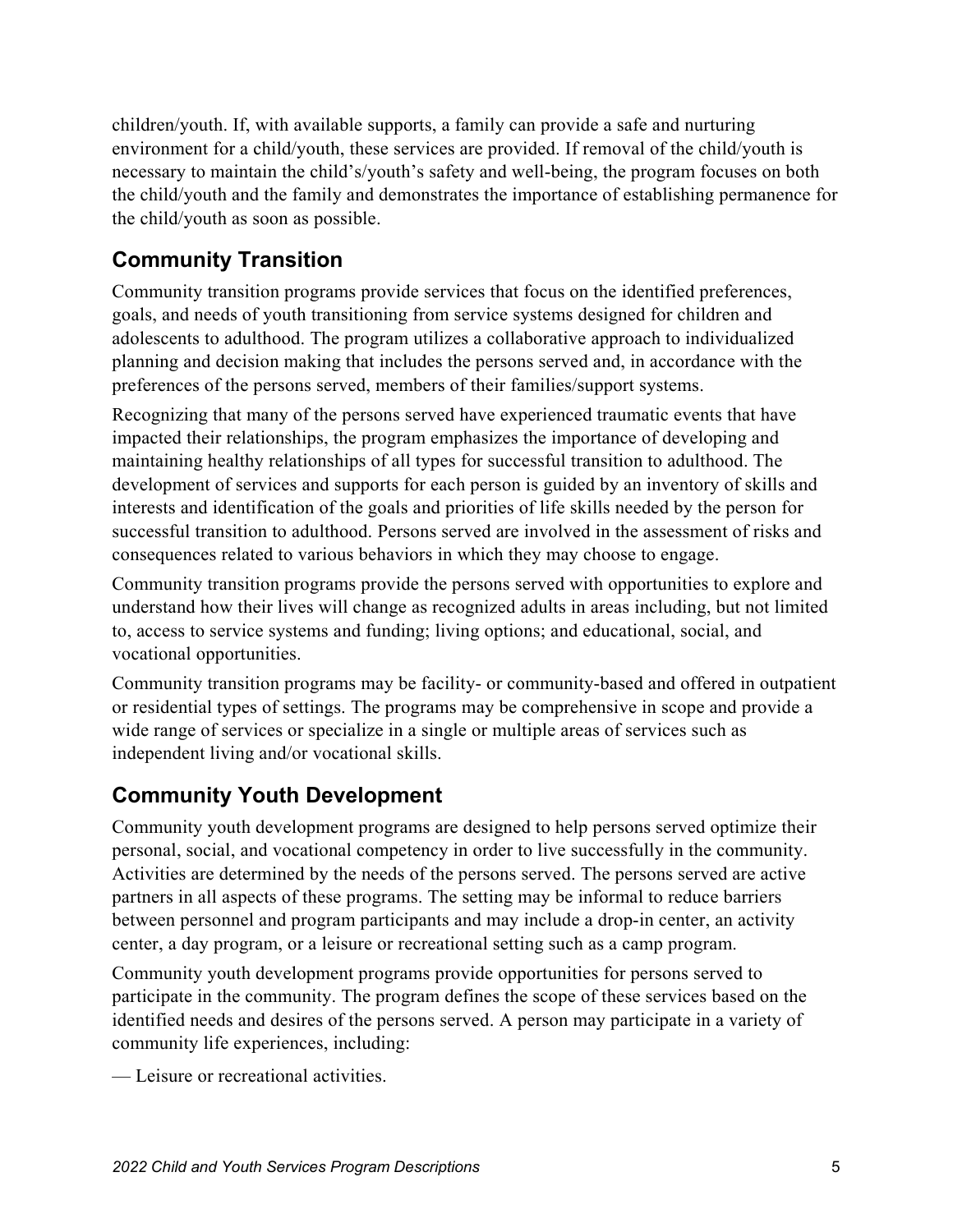- Communication activities.
- Spiritual activities.
- Cultural activities.
- Sports.
- Vocational pursuits.
- Development of work attitudes.
- Employment activities.
- Volunteerism.
- Educational and training activities.
- Development of living skills.
- Health and wellness promotion.
- Socialization.
- Orientation, mobility, and destination training.
- Access and utilization of public transportation.
- Financial assistance and planning.

#### <span id="page-5-0"></span>**Counseling/Outpatient**

Counseling/outpatient programs provide culturally and linguistically appropriate services that include, but are not limited to, individual, group, and family counseling and education on wellness, recovery, and resiliency. These programs offer comprehensive, coordinated, and defined services that may vary in level of intensity. Counseling/outpatient programs may address a variety of needs, including, but not limited to, situational stressors, family relations, interpersonal relationships, behavior management, mental health issues, life span issues, psychiatric illnesses, substance use disorders and other addictive behaviors, and the needs of victims of abuse, neglect, domestic violence, or other traumas.

#### <span id="page-5-1"></span>**Crisis Intervention**

Crisis intervention programs offer services aimed at the assessment and immediate stabilization of various acute symptoms including behavioral health, emotional distress, acts of domestic violence or abuse/neglect, and persons identified as runaways. Crisis intervention services consist of mobile response, walk-in centers, or other means of face-to-face or telephone assessments and interventions.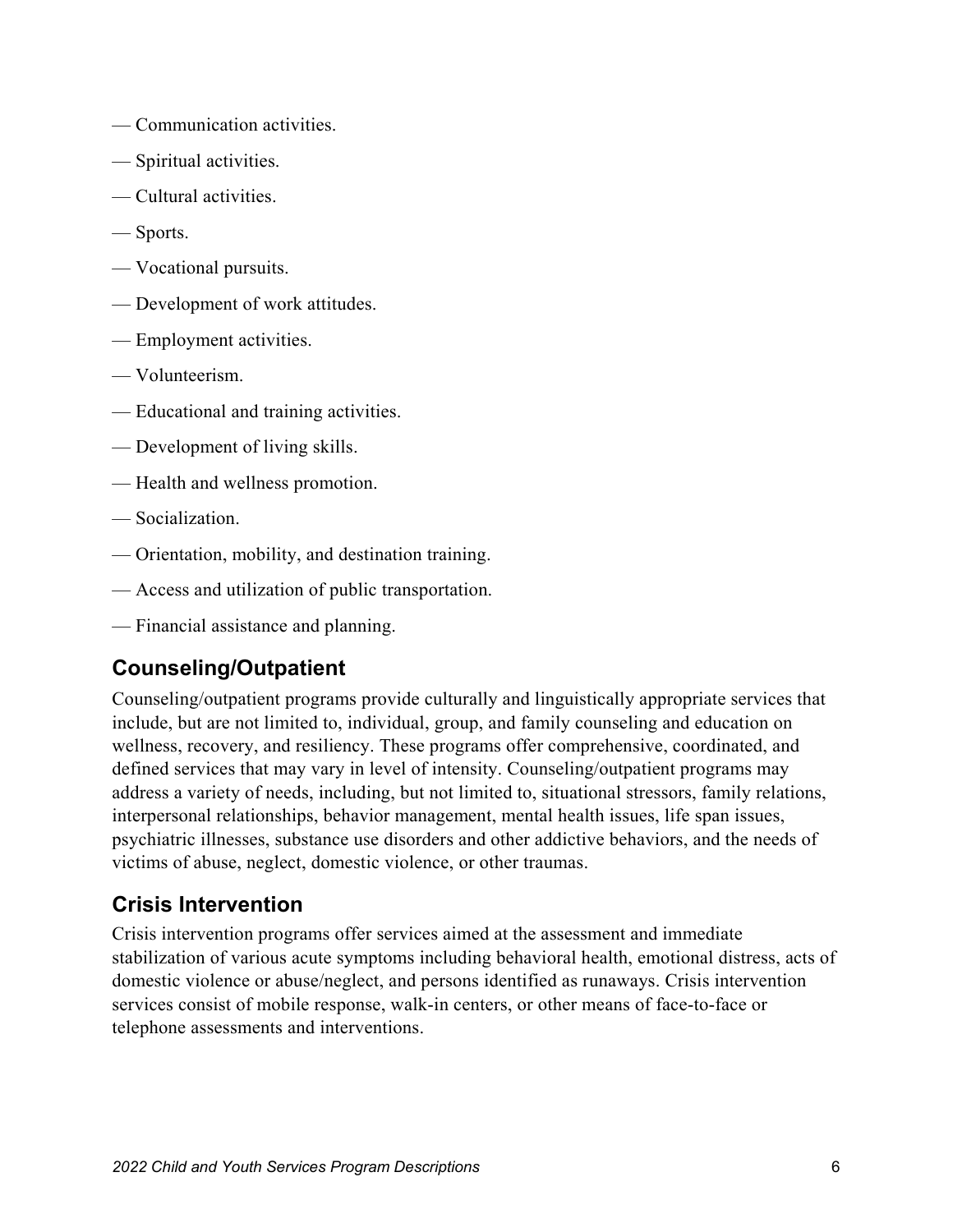# <span id="page-6-0"></span>**Day Treatment**

Day treatment programs offer person-centered, culturally and linguistically appropriate, comprehensive, coordinated, and structured treatment services and activities. A day treatment program consists of a scheduled series of structured, face-to-face therapeutic sessions organized at various levels of intensity and frequency in order to assist the persons served in achieving the goals identified in their person-centered plans. Day treatment programs are offered four or more days per week, typically with support available in the evenings and on weekends. A day treatment program may prevent or minimize the need for a more intensive level of treatment. It may also function as a step-down from inpatient care or partial hospitalization or as transitional care following an inpatient or partial hospitalization stay to facilitate return to the community.

# <span id="page-6-1"></span>**Detoxification/Withdrawal Support**

Detoxification/withdrawal support programs provide support to the persons served during withdrawal from alcohol and/or other drugs. Services may be provided in a unit of a medical facility, in a freestanding residential or community-based setting, or in the home of the person served. The following types of detoxification/withdrawal support may be provided:

- *Social detoxification/withdrawal support*: Social detoxification/withdrawal support is provided in an organized, residential, non-medical setting delivered by an appropriately trained staff that provides safe, 24-hour medication monitoring, observation, and support in a supervised environment for a person served to achieve initial recovery from the effects of alcohol and/or other drugs. Social detoxification/withdrawal support is appropriate for individuals who are able to participate in the daily residential activities and is often used as a less restrictive, nonmedical alternative to inpatient detoxification/withdrawal support.
- *Outpatient detoxification/withdrawal support*: Persons served receiving outpatient detoxification/withdrawal support treatment usually are expected to travel to a hospital or other treatment facility daily or on a regular basis for detoxification/withdrawal support treatment sessions. Sessions may be scheduled for daytime or evening hours. Outpatient detoxification/withdrawal support programs may also be combined with a day program. Outpatient detoxification/withdrawal support programs may also include provision of medically monitored medications used in the detoxification/withdrawal support process.
- *Inpatient detoxification/withdrawal support*: The inpatient setting offers the advantages of 24-hour medical care and supervision provided by a professional staff and the easy availability of treatment for serious complications. In addition, such a setting prevents persons served access to alcohol and/or other drugs and offers separation from the substance-using environment. Inpatient detoxification/withdrawal support is often provided to individuals with co-occurring health conditions that would be impacted by the detoxification/withdrawal support process. It is also appropriate for individuals who need extensive medical monitoring during detoxification/withdrawal support.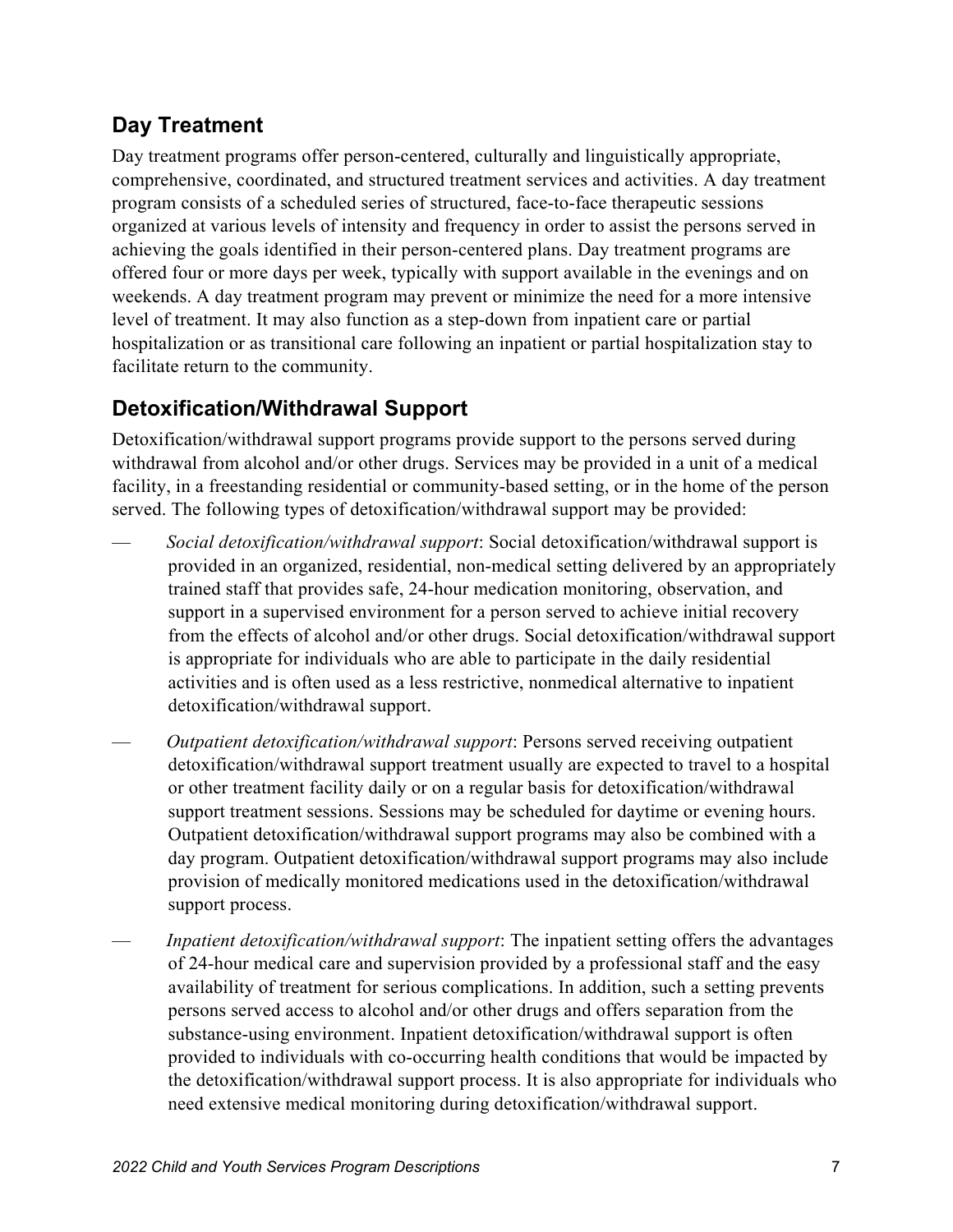#### <span id="page-7-0"></span>**Diversion/Intervention**

Diversion/intervention programs may include programs traditionally thought of as intervention that focus on changing outcomes for persons served and targeting antecedents of the problem. Diversion/intervention programs utilize strategies designed to intervene with at-risk or identified individuals to reduce or eliminate identified concerns. Within the child welfare field, examples include alternative response, differential response, or multiple response systems as well as kinship diversion.

Diversion/intervention programs may serve persons on a voluntary and/or involuntary basis. Programs that serve persons on an involuntary basis implement special strategies for engaging this population.

Diversion programs may include programs such as juvenile justice/court diversion, substance abuse diversion, truancy diversion, DUI/OWI classes, report centers, home monitoring, afterschool tracking, anger management, and building healthy relationships.

Intervention programs target persons who are exhibiting early signs of identified problems and are at risk for continued or increased problems.

# <span id="page-7-1"></span>**Early Childhood Development**

An early childhood development program promotes healthy physical, mental, and emotional development of the child. Early childhood development programs provide services and resources that assist the parent(s)/legal guardian(s) to identify and accept responsibility for the management of their child's health and development. Services may be provided in congregate or community settings or in a home setting and include education, training, and hands-on support. Services are directed to identified children and their families, and are designed to optimize development, functioning, and resilience; and prevent developmental delay. Such programs may also engage families, child care providers, and communities in planning for and providing inclusive child care in community settings that support the child's developmental goals.

These standards are aligned with the implementation of Quality Rating Improvement Systems (QRIS) utilized by many states in the U.S. to assess, improve, and communicate the quality of services in early childhood development programs.

Early childhood development programs seeking accreditation are encouraged to use the CARF standards and the identified state QRIS when developing and providing services.

Some examples of programs include:

- Families First
- Early Intervention (Canada)
- Supported child development programs
- Home visitation
- Family enhancement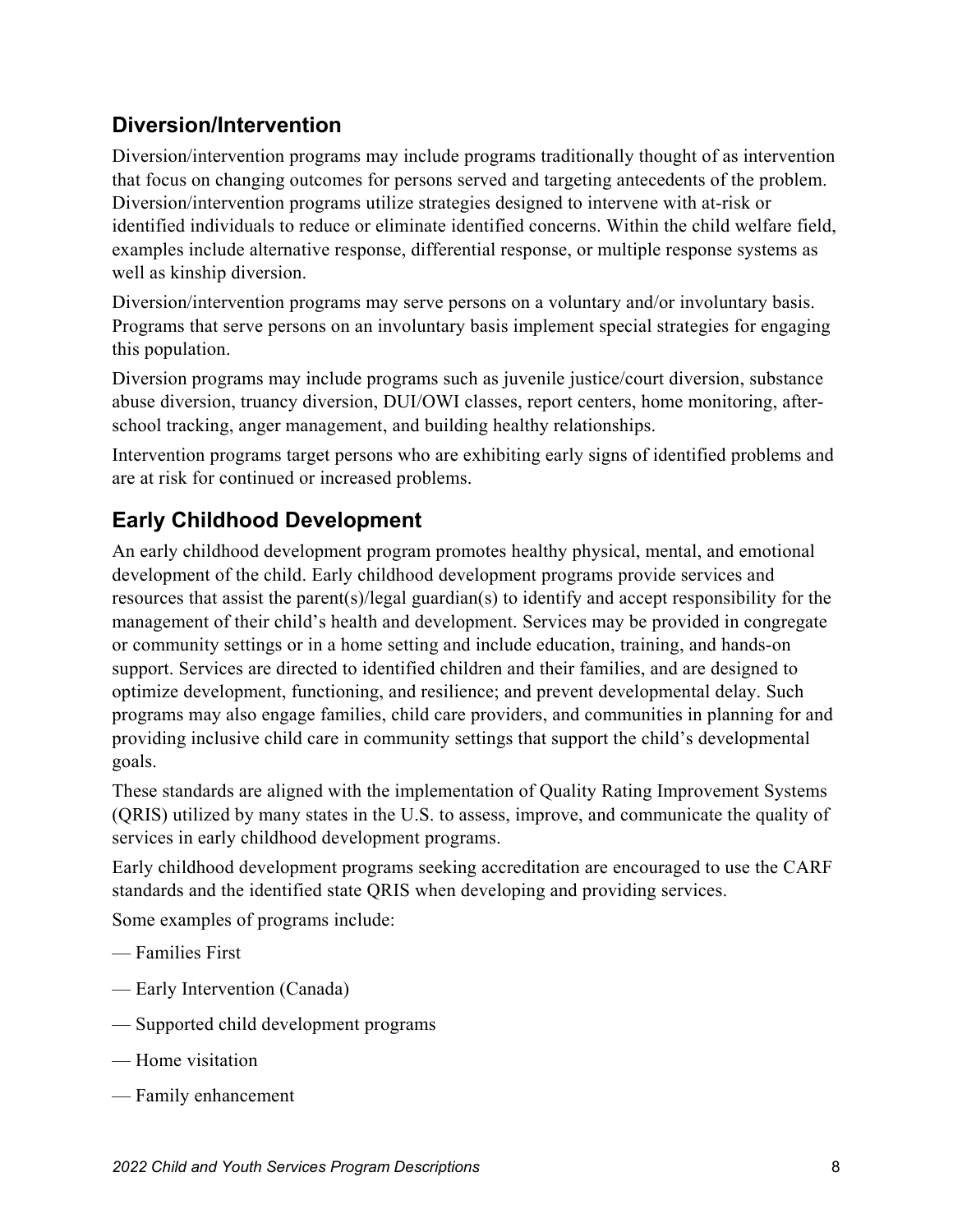- Looking After Children
- Building Blocks
- Healthy Families America
- Head Start
- Better Beginnings, Better Futures
- Child/youth development centers
- Infant development programs
- Birth to three  $(0-3)$  programs
- First Steps
- Early Start
- Early Years

#### <span id="page-8-0"></span>**Health Home**

A health home is a healthcare delivery approach that focuses on the whole person and integrates and coordinates primary care, behavioral health, other healthcare, and community and social support services. A health home allows for individual choice and is capable of assessing the various physical and behavioral health needs of persons served. The program demonstrates the capacity to address, either directly or through linkage with or referral to external resources, behavioral health conditions, such as mental illness and substance use disorders, and physical health conditions. Programs may also serve persons who have intellectual or other developmental disabilities and physical health needs or those who are at risk for or exhibiting behavioral disorders. Care is coordinated over time across providers, functions, activities, and sites to maximize the value and effectiveness of services delivered to persons served.

A health home provides comprehensive care management, care coordination, health promotion, comprehensive transitional care, individual and family/support services, and linkage and referral to community and social support services. Services are designed to support overall health and wellness and:

- Embody a recovery-focused model of care that respects and promotes independence and responsibility.
- Promote healthy lifestyles and provide prevention and education services that focus on wellness and self-care.
- Ensure access to and coordination of care across prevention, primary care (including ensuring that persons served have a primary care physician), and specialty healthcare services.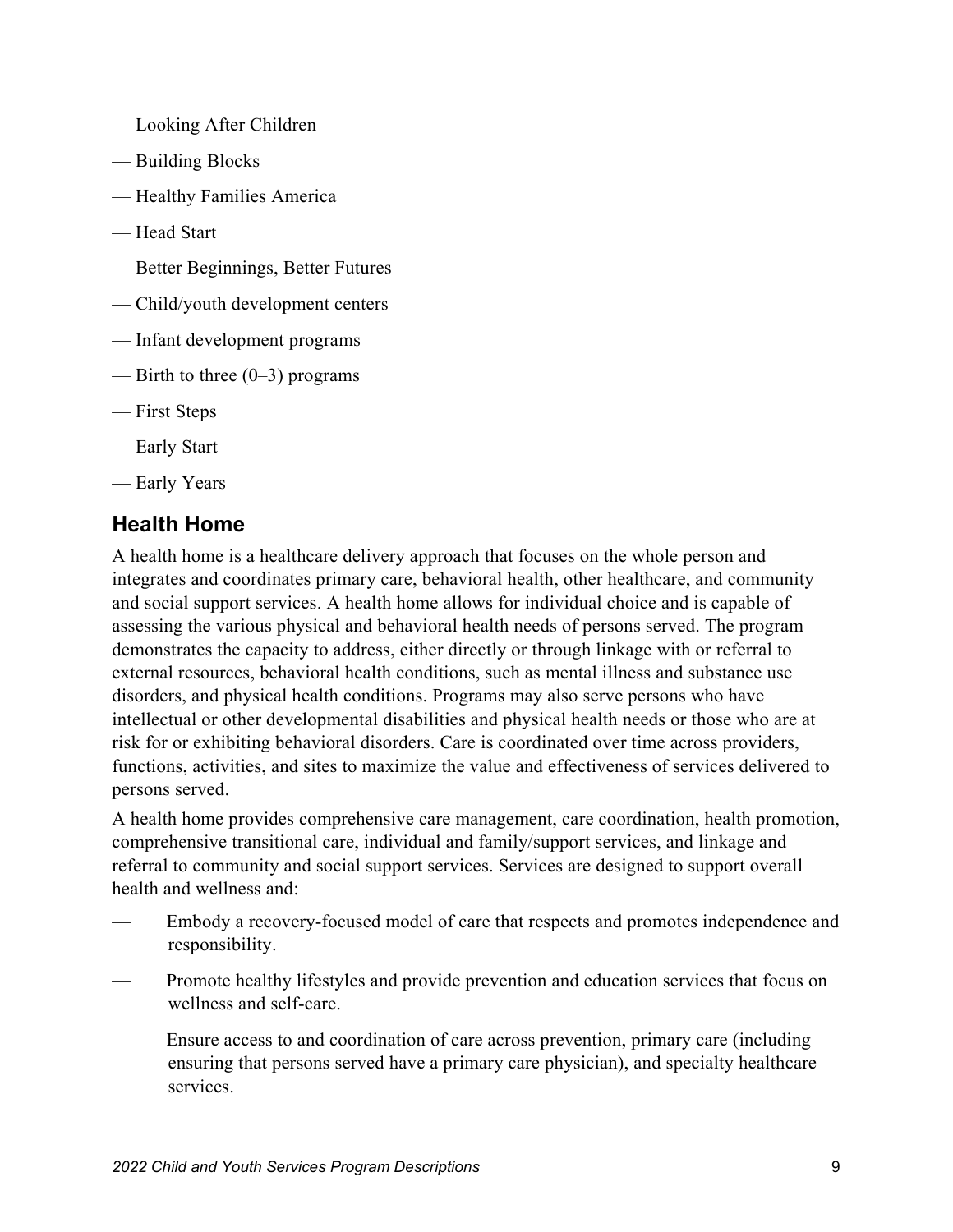- Monitor critical health indicators.
- Support individuals in the self-management of chronic health conditions.
- Coordinate/monitor emergency room visits and hospitalizations, including participation in transition/discharge planning and follow up.

A health home collects, aggregates, and analyzes individual healthcare data across the population of persons served by the program and uses that data and analysis to manage and improve outcomes for the persons served. If the health home is not the actual provider of a particular healthcare service, it remains responsible for supporting and facilitating improved outcomes by providing disease management supports and care coordination with other providers.

#### <span id="page-9-0"></span>**Home and Community Services**

Home and community services (HCS) are person centered and foster a culture that supports autonomy, diversity, and individual choice. Individualized services are referred, funded, and/or directed by a variety of sources. In accordance with the choice of the person served, the services provided promote and optimize the activities, function, performance, productivity, participation, and/or quality of life of the person served.

The home and community services may serve persons of any ages, from birth through end of life. Services may be accessed in a variety of settings including, but not limited to, private homes, residential settings, schools, workplaces, community settings, and health settings. Services are provided by a variety of personnel, which may include health professionals, direct support personnel, educators, drivers, coaches, and volunteers and are delivered using a variety of approaches, supports, and technology.

Services are dynamic and focus, after a planning process, on the expectations and outcomes identified by both the person served and the service providers. The service providers are knowledgeable of care options and linkages to assist the person served; use resources, including technology, effectively and efficiently; and are aware of regulatory, legislative, and financial implications that may impact service delivery for the person served. The service providers are knowledgeable of their roles in and contribution to the broader health, community, and social services systems.

Home and community services must include at least one of the following service delivery areas:

- Services for persons who are in need of specialized services and assistance due to illness, injury, impairment, disability, or a specific age or developmental need.
- Services for persons who need assistance to access and connect with family, friends, or coworkers within their homes and communities.
- Services for persons who need or want help with activities in their homes or other community settings.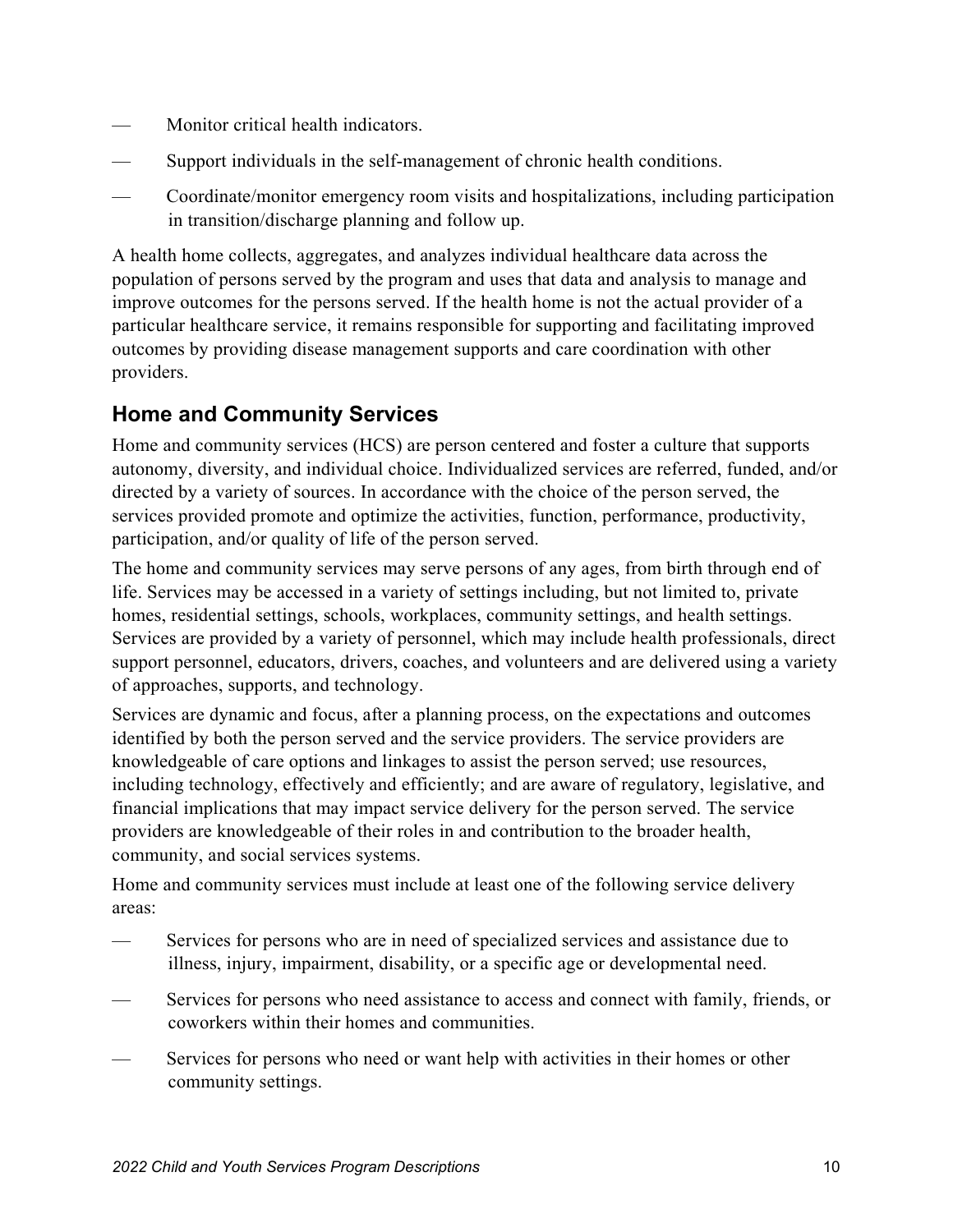Services for caregivers that may include support, counseling, education, respite, or hospice.

**Note:** *A service provider seeking accreditation for home and community services is not required to provide all four of the service delivery areas identified in the service description. However, it must include in the site survey all of the service delivery areas it provides that meet the service description.*

# <span id="page-10-0"></span>**Intensive Family-Based Services**

Intensive family-based services are provided in a supportive and interactive manner and directed toward maintaining or restoring a healthy family relationship and building and strengthening the capacity of families to care for their children. The services are time limited and are initially intensive, based on the needs of the family. The services demonstrate a multisystemic approach and have a goal of keeping families together or supporting reunification when a child has been in an out-of-home placement. The services may include wraparound and family preservation type programs.

#### <span id="page-10-1"></span>**Intensive Outpatient Treatment**

Intensive outpatient treatment programs are clearly identified as separate and distinct programs that provide culturally and linguistically appropriate services. The intensive outpatient program consists of a scheduled series of sessions appropriate to the individualized plans of the persons served. These may include services provided during evenings and on weekends and/or interventions delivered by a variety of service providers in the community. The program may function as a step-down program from partial hospitalization, detoxification/withdrawal support, or residential services; may be used to prevent or minimize the need for a more intensive level of treatment; and is considered to be more intensive than traditional outpatient services.

#### <span id="page-10-2"></span>**Promotion/Prevention**

Promotion/prevention programs are proactive and evidence-based/evidence-informed, striving to reduce individual, family, and environmental risk factors, increase resiliency, enhance protective factors, and achieve individual and comprehensive community wellness through a team or collaborative approach. Promotion/prevention programs utilize strategies designed to keep individuals, families, groups, and communities healthy and free from the problems related to alcohol or other drug use, mental health disorders, physical illness, parent/child conflict, abuse/neglect, exposure to and experience of violence in the home and community, and to inform the general public of problems associated with those issues, thereby raising awareness; or to intervene with at-risk or identified individuals to reduce or eliminate identified concerns. Programs may be provided in the community, school, home, workplace, or other settings. Programs that offer training to current or future child/youth personnel are also included.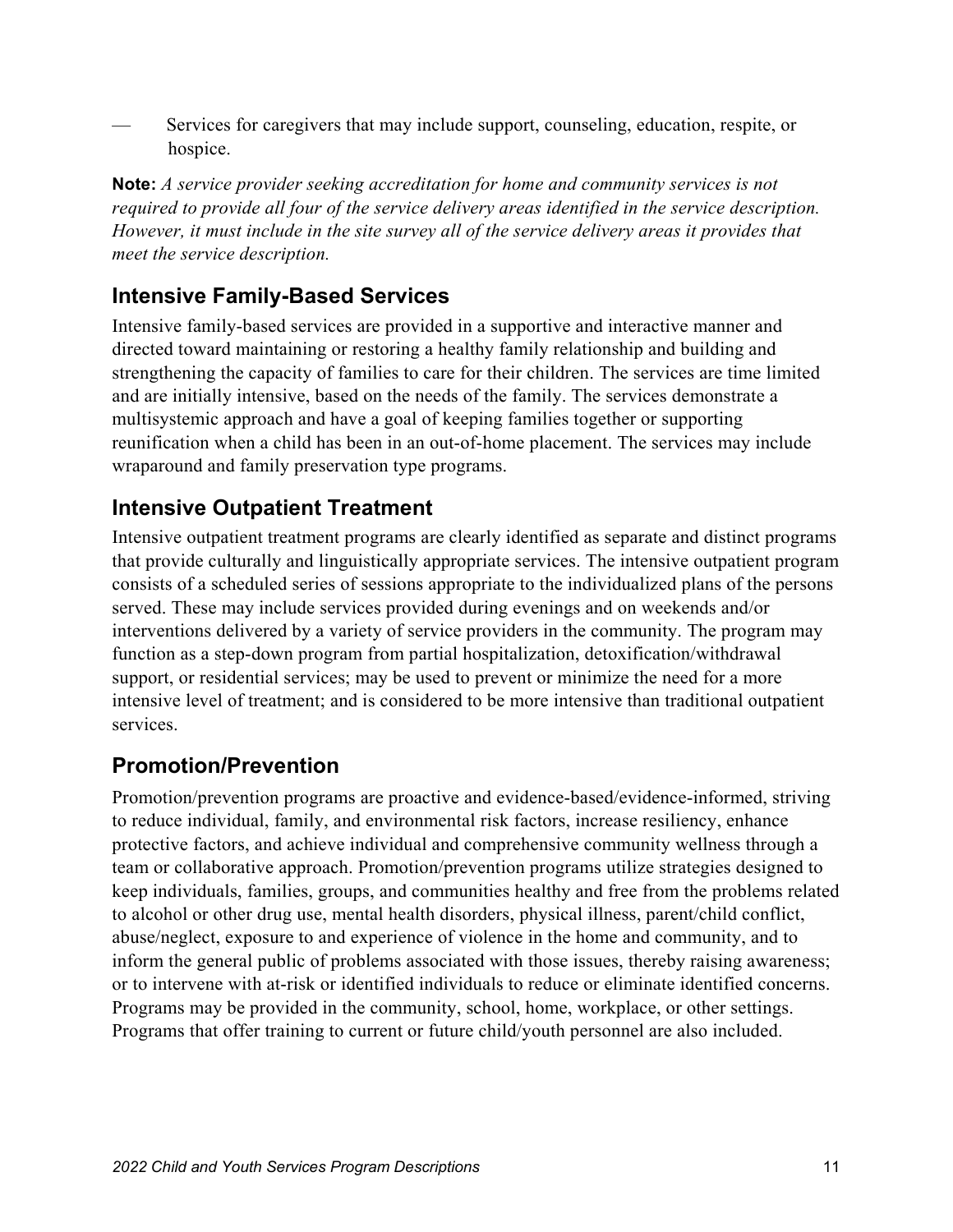Organizations may provide one or more of the following types of promotion/prevention programs, categorized according to the population for which they are designed:

- Universal (Promotion) programs target the general population and seek to increase overall well-being and reduce the overall prevalence of unwanted or problem behaviors. These programs include comprehensive, well-coordinated components for individuals, families, schools, communities, and organizations. They promote positive behavior and include social marketing and other public information efforts.
- Selected (Prevention) programs target groups that are exposed to factors that place them at a greater than average risk for the problem. These programs are tailored to reduce identified risk factors and strengthen protective factors.

Examples of prevention programs include pregnancy prevention, drop-out prevention, Strengthening Families, substance abuse prevention, violence prevention, HIV prevention, smoking prevention, child abuse prevention, and suicide prevention.

— Training programs provide curriculum-based instruction to active or future personnel in child and youth service programs.

Examples of training programs include caseworker training, child welfare supervisory training, foster parent training, leadership training, guardian/guardian ad-litem training, and childcare assistant training.

#### <span id="page-11-0"></span>**Respite**

Respite services facilitate access to time-limited, temporary relief from the ongoing responsibility of providing for the needs of the person served, families, and/or organizations. Respite services may be provided in the home, in the community, or in other settings, as appropriate.

Respite services may be planned or unplanned and may provide services of a short duration, such as respite for medical appointments, or longer duration, such as vacation or emergency coverage. Respite programs are not an alternative for placement.

#### <span id="page-11-1"></span>**Support and Facilitation**

Support and facilitation services are designed to provide instrumental assistance to children/youth and their families. They may also support or facilitate the interventions of other programs (for example, child/youth protection or support programs for foster or adoptive parents). These strength-based services are provided to enhance and support the child's/youth's and family's well-being. Services can include transporting children/youth served, supervising visitation between family members, individual support, child minding, safe exchange, homemaking services, parent aides, curfew monitoring, peer and youth support and family-tofamily support, and translation services. The services are primarily delivered in the home or community. Services may be provided by a variety of personnel including employees, volunteers, and subcontractors.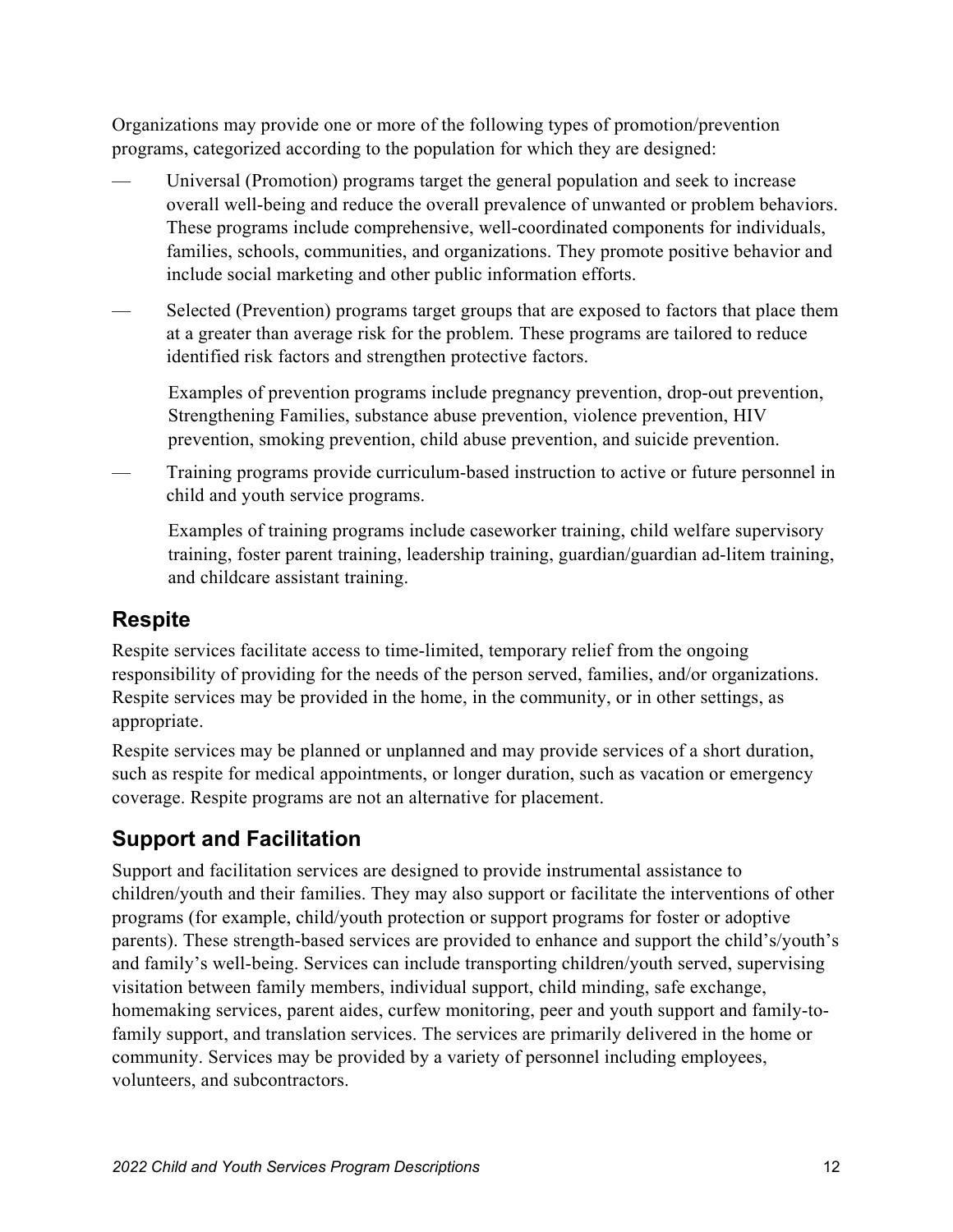# <span id="page-12-0"></span>**Community Housing and Shelters**

Community housing or shelters address the desires, goals, strengths, abilities, needs, health, safety, and life span issues of the persons served, regardless of the type of housing in which they live and/or the scope, duration, and intensity of the services they receive. The residences in which services are provided may be owned, rented, leased or operated directly by the organization or a third party, such as a governmental entity. Providers exercise control over these sites.

Community housing or shelters are provided in partnership with individuals and may include housing for family members as well as the child/youth served. The services are designed to assist the persons served to achieve success in and satisfaction with community living. These programs may provide reunification services with the children/youth served and their families. They may be temporary or long term in nature. The services are focused on home and community integration and engagement in productive activities. Community housing enhances the independence, dignity, personal choice, and privacy of the persons served. For persons in alcohol and other drug programs, these services are focused on providing sober living environments to increase the likelihood of sobriety and abstinence and to decrease the potential for relapse.

Community housing or shelter programs may be referred to as runaway or youth shelters, domestic violence or homeless shelters, safe houses, youth intensive stabilization homes, intake shelters, supervised independent living, maternity homes, halfway houses, or recovery homes. These programs may be located in rural or urban settings and in houses, apartments, townhouses, or congregate or other residential facilities. These residences are often physically integrated into the community, and every effort is made to ensure that they approximate other homes in their neighborhoods in terms of size and number of residents.

Community housing may include:

— Temporary shelters or emergency residences.

— Transitional living that provides interim supports and services for youth aging out of child welfare services, persons who are at risk of institutional placement, persons transitioning from institutional settings, or persons who are homeless.

— Long-term housing that provides stable, supported community living or assists the persons served to obtain and maintain safe, affordable, accessible, and stable housing.

The residences at which community housing services are provided must be identified in the survey application. These sites will be visited during the survey process and identified in the survey report and accreditation outcome as a site at which the organization provides a community housing program.

# <span id="page-12-1"></span>**Crisis Stabilization**

Crisis stabilization programs are short-term programs organized to respond to the needs of persons experiencing acute emotional, mental health, and/or substance use crises that cannot be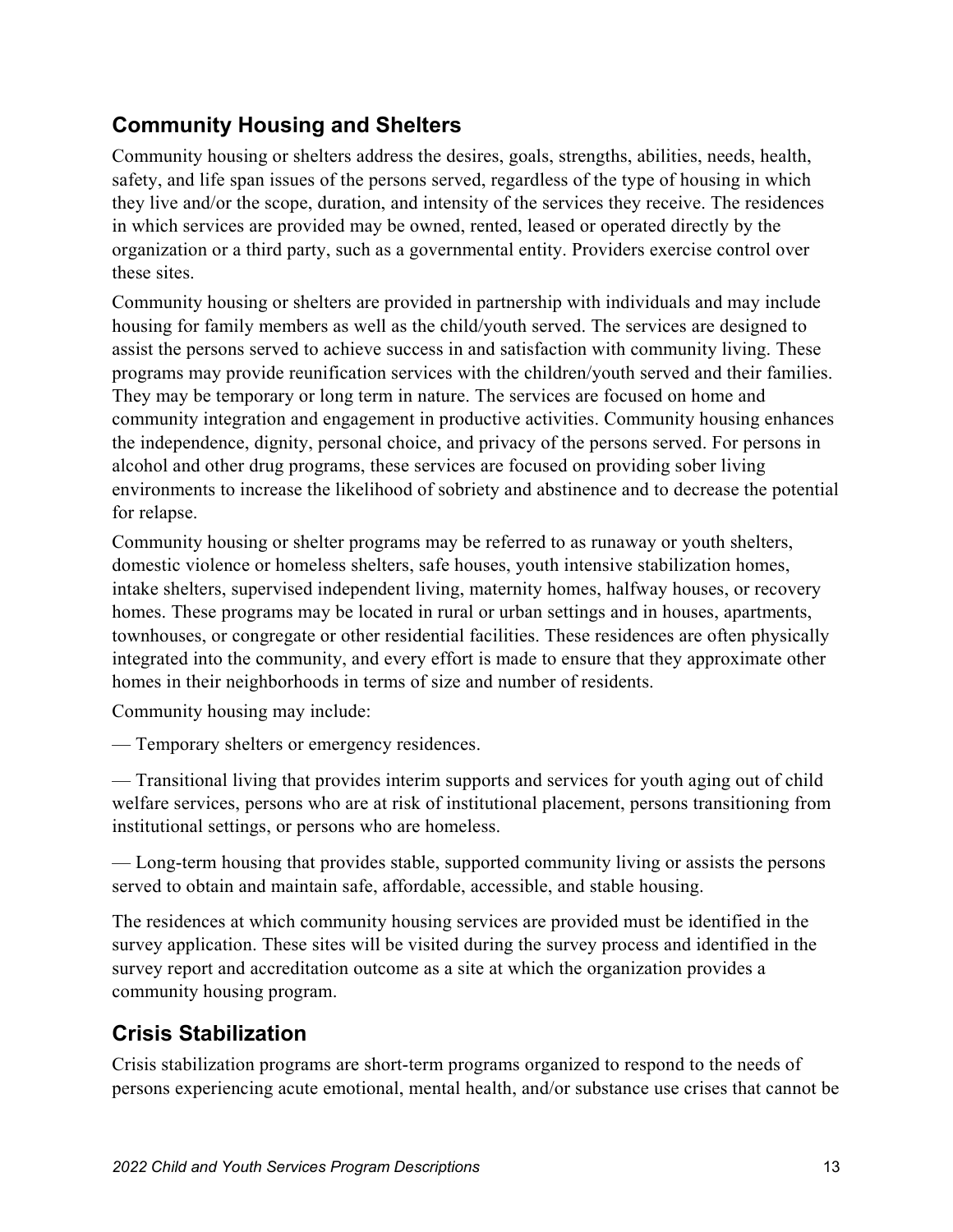effectively managed in other less intensive programs. These programs operate 24 hours a day, 7 days a week and can quickly triage the needs of persons served to engage them safely into care. Utilizing a person-centered approach and a collaborative decision-making process, a crisis stabilization plan is developed for each person served with the goal of stabilizing the acute crisis and managing effective transition to appropriate programs/services following discharge. A variety of treatment services and structured therapeutic activities is available to meet the individual needs of persons served. Through various observation and monitoring activities the program ensures the safety of the environment for the persons served and personnel. Crisis stabilization programs offer a calm, welcoming environment that maintains the dignity of the persons served.

# <span id="page-13-0"></span>**Foster Family and Kinship Care**

Foster/kinship care is provided under a contract or agreement for the placement of a child/youth in a family setting outside the birth or adoptive family home. Foster/kinship care is provided to a child/youth who has been removed from the home and placed within a family setting temporarily until the child/youth can be reunified with the family or until it has been determined that another family-type setting or living environment is in the best interest of the child/youth. The courts are often involved in establishing this relationship.

Foster/kinship care is comprehensive and establishes a system of supports and services for the child/youth, the family of origin, and the foster/kinship family. Programs assist foster and/or kinship families to recognize their strengths and abilities to effect change for the child/youth and family in order to establish stability in the life of the child/youth. Foster/kinship care may include relative care, preadoption placements, or care in parent/counselor homes. In Canada this would include programs such as out-of-home care options and general foster care homes.

# <span id="page-13-1"></span>**Group Home**

Group home programs provide trauma-informed treatment and services in a safe, supportive, 24-hour setting to children/youth for whom there are documented reports of abuse, maltreatment, and/or behavioral health needs and who cannot safely live in a family setting within the community.

Group home programs are time limited with goals for reunification with the family of the child/youth or placement within another family setting or other community placement with an emphasis toward permanency.

#### <span id="page-13-2"></span>**Residential Treatment**

Residential treatment programs are organized and staffed to provide both general and specialized nonhospital-based interdisciplinary services 24 hours a day, 7 days a week for persons with behavioral health or co-occurring needs, including intellectual or developmental disabilities. Residential treatment programs provide environments in which the persons served reside and receive services from personnel who are trained in the delivery of services for persons with behavioral health disorders or related problems. These services are provided in a safe, trauma-informed, recovery-focused milieu designed to integrate the person served back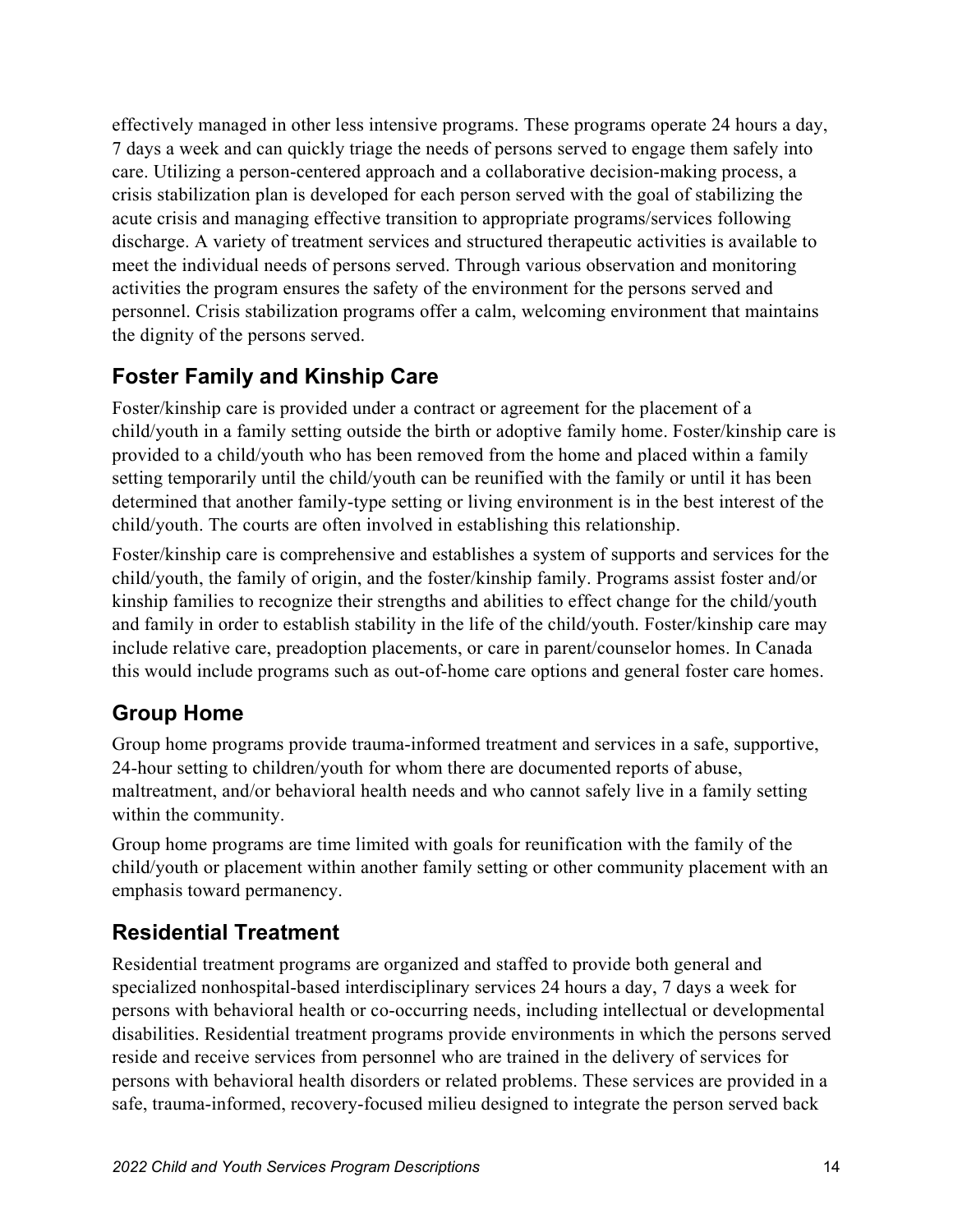into the community and living independently whenever possible. The program involves the family or other supports in services whenever possible.

Residential treatment programs may include psychiatric residential treatment facilities, therapeutic boarding schools, therapeutic wilderness programs, or other nonmedical settings.

# <span id="page-14-0"></span>**Specialized or Treatment Foster Care**

Specialized or treatment foster care programs use a community-based treatment approach for children/youth with emotional and/or behavioral issues. Children/youth who participate in the program may also have documented reports of maltreatment, involvement with juvenile justice, and/or co-occurring disorders. Intensive, clinically based treatment that is child/youth centered and family focused is delivered through an integrated team approach that individualizes services for each child/youth. Treatment foster parents are trained, supervised, and supported by program personnel and they fulfill a primary role in therapeutic interventions. Program personnel monitor the child's/youth's progress in treatment and provide adjunctive services in accordance with the individualized plan and program design. The program's goal is to provide clinically effective treatment to children/youth so they may return to their family or alternative community placement and avoid being removed from a community setting or placed in an inpatient or residential treatment setting.

The program may also be called intensive foster care, therapeutic family services, or therapeutic foster care.

# <span id="page-14-1"></span>**Juvenile Justice**

Juvenile justice programs serve a specific population of adjudicated juveniles referred by the court or from within the juvenile justice system. Services can be provided through courts, through probation and parole agencies, or in community-based or institutional settings. Institutional settings may include juvenile detention centers, jails, prisons, or other delinquency-focused settings. The services are designed to maximize the youth's ability to function effectively in the family, school, and community. The juvenile justice mandates include community safety needs in all judicial decisions and require that child and youth services programs are aware of the safety requirements of not only the individual, program staff members, and peers, but also the community at large.

Juvenile justice educational programs may include either community-based or institution-based educational, training, or employment services. Such programs may include personal and interpersonal skills training, conflict resolution, anger management, DUI/OWI education, mental health education, education about alcohol and other drugs, information on criminal thinking patterns, or traditional academic education.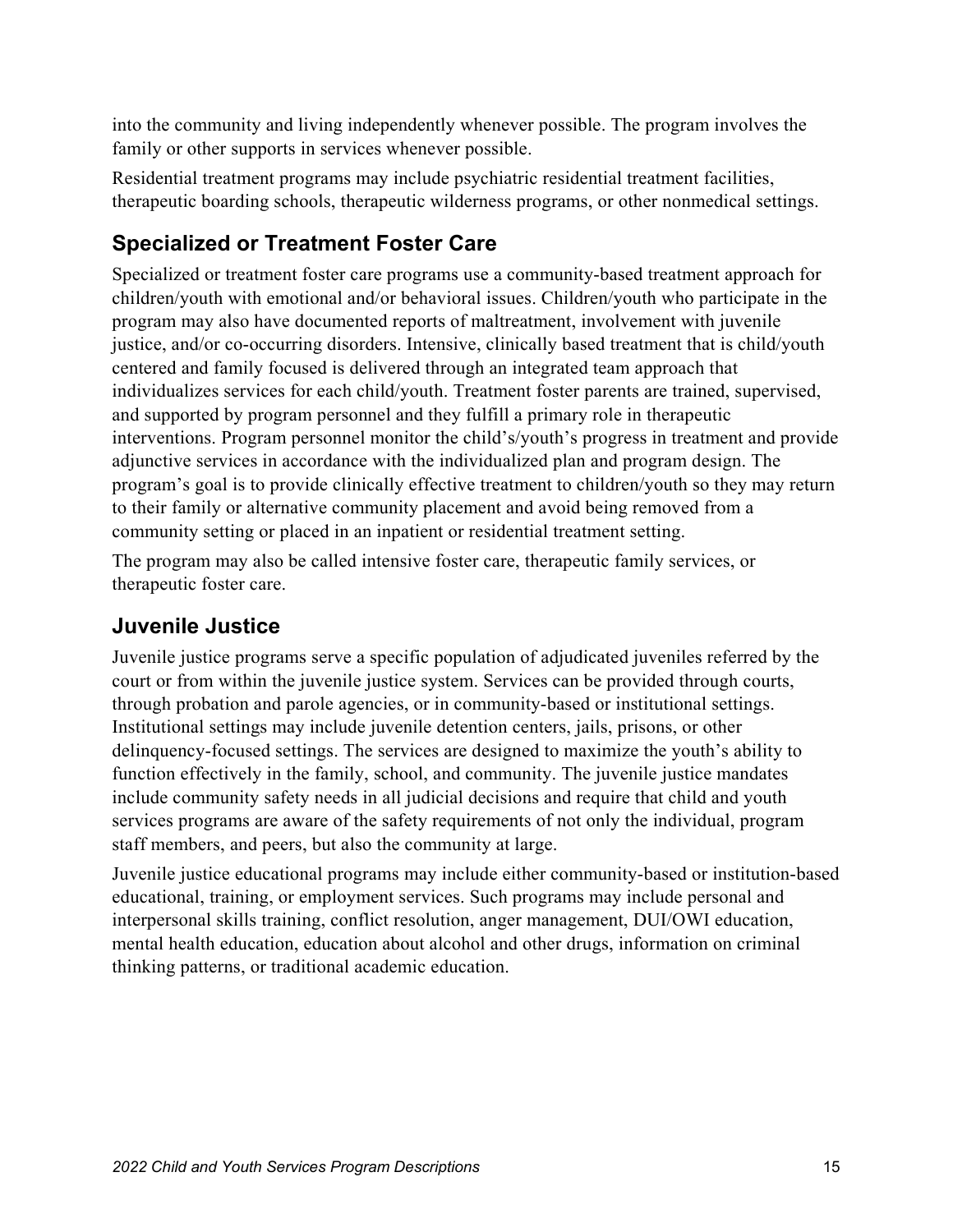#### <span id="page-15-0"></span>**Medically Complex**

Medically complex standards are applied to programs that serve a specific population of children/youth who have a serious ongoing illness or a chronic condition that meets at least one of the following criteria:

— Has lasted or is anticipated to last at least twelve months.

— Has required at least one month of hospitalization.

— Requires daily ongoing medical treatments and monitoring by appropriately trained personnel, which may include parents or other family members.

— Requires the routine use of a medical device or the use of assistive technology to compensate for the loss of usefulness of a body function needed to participate in activities of daily living.

— The medically complex condition of the child/youth served presents an ongoing threat to the health status of the child/youth.

These standards consider the individual's overall medical condition, including acuity, stability, impairments, activity limitations, participation restrictions, psychological status, behavioral status, placement, and long-term outcomes expectations. Appropriate medical consultation occurs specific to each child/youth served in addition to medical consultation related to policies and procedures.

Services to children/youth with medically complex conditions can be provided in a variety of settings and are not necessarily exclusive programs that serve only this particular population. The services within the program are designed based on the needs, desires, and expectations of the children/youth served and their legal guardian/caregivers to maximize the ability to function effectively within their family (or placement), school, and/or community environments and to achieve and maintain an optimal state of health to enhance their quality of life. The services provided also consider any culturally specific issues relevant to the individual and family/caregivers as appropriate. The individualized plan supports all transitions in the child's/youth's life and is changed as necessary to meet the child's/youth's identified needs as well as the needs of the family/caregivers.

Some examples of the quality results desired by the different stakeholders of these services include:

- Development of an effective and efficient network of community support services including access to therapies, medical supports, and guidance.
- Satisfying and meaningful relationships.
- Achievement of goals in health, education, and activities of daily living.
- Being able to choose and pursue meaningful activities in the least restrictive environment possible to achieve personal satisfaction in life activities.